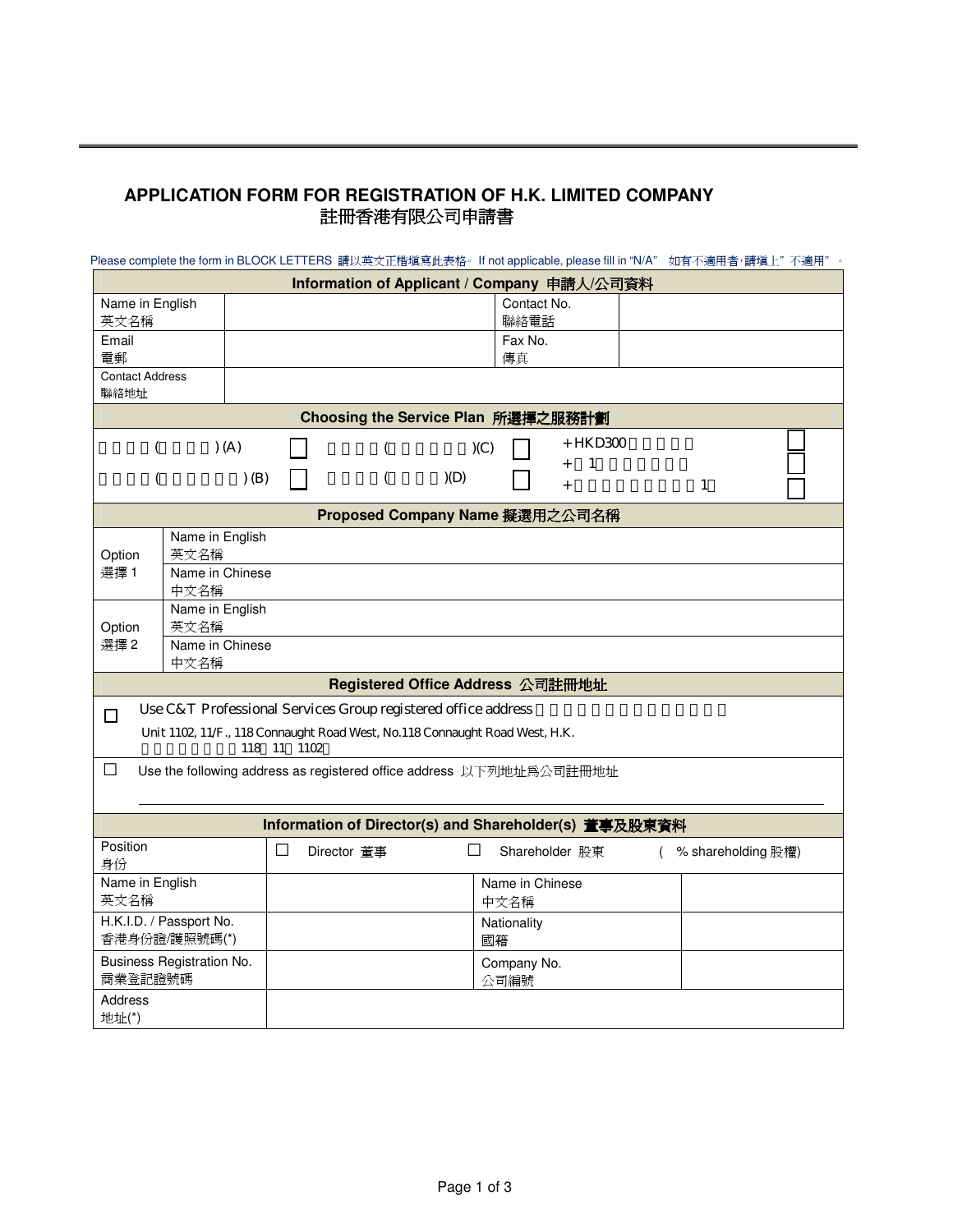|                                                                                                   |                                                                                                                      | Information of Director(s) and Shareholder(s) 董事及股東資料 |                 |        |                      |  |  |
|---------------------------------------------------------------------------------------------------|----------------------------------------------------------------------------------------------------------------------|-------------------------------------------------------|-----------------|--------|----------------------|--|--|
| Position<br>身份                                                                                    | ⊔<br>Director 董事                                                                                                     |                                                       | Shareholder 股東  |        | (% shareholding 股權)  |  |  |
| Name in English                                                                                   |                                                                                                                      |                                                       | Name in Chinese |        |                      |  |  |
| 英文名稱                                                                                              |                                                                                                                      |                                                       | 中文名稱            |        |                      |  |  |
| H.K.I.D. / Passport No.                                                                           |                                                                                                                      |                                                       | Nationality     |        |                      |  |  |
| 香港身份證/護照號碼(*)                                                                                     |                                                                                                                      |                                                       | 國籍              |        |                      |  |  |
| Business Registration No.                                                                         |                                                                                                                      |                                                       | Company No.     |        |                      |  |  |
| 商業登記證號碼                                                                                           |                                                                                                                      |                                                       | 公司編號            |        |                      |  |  |
| Address                                                                                           |                                                                                                                      |                                                       |                 |        |                      |  |  |
| 地址(*)                                                                                             |                                                                                                                      |                                                       |                 |        |                      |  |  |
|                                                                                                   |                                                                                                                      | Information of Director(s) and Shareholder(s) 董事及股東資料 |                 |        |                      |  |  |
| Position<br>身份                                                                                    | ப<br>Director 董事                                                                                                     | ⊔                                                     | Shareholder 股東  |        | ( % shareholding 股權) |  |  |
| Name in English                                                                                   |                                                                                                                      |                                                       | Name in Chinese |        |                      |  |  |
| 英文名稱                                                                                              |                                                                                                                      |                                                       | 中文名稱            |        |                      |  |  |
| H.K.I.D. / Passport No.                                                                           |                                                                                                                      |                                                       | Nationality     |        |                      |  |  |
| 香港身份證/護照號碼(*)                                                                                     |                                                                                                                      |                                                       | 國籍              |        |                      |  |  |
| Business Registration No.                                                                         |                                                                                                                      |                                                       | Company No.     |        |                      |  |  |
| 商業登記證號碼                                                                                           |                                                                                                                      |                                                       | 公司編號            |        |                      |  |  |
| Address                                                                                           |                                                                                                                      |                                                       |                 |        |                      |  |  |
| 地址(*)                                                                                             |                                                                                                                      |                                                       |                 |        |                      |  |  |
|                                                                                                   |                                                                                                                      | Information of Company Secretary 公司秘書資料               |                 |        |                      |  |  |
| $\Box$                                                                                            |                                                                                                                      |                                                       |                 | 爲公司秘書。 |                      |  |  |
| ⊔<br>Appoint the following person as Company Secretary 委任下列人士為公司秘書:                               |                                                                                                                      |                                                       |                 |        |                      |  |  |
| Name in English                                                                                   |                                                                                                                      |                                                       | Name in Chinese |        |                      |  |  |
| 英文名稱                                                                                              |                                                                                                                      |                                                       | 中文名稱            |        |                      |  |  |
| H.K.I.D.No                                                                                        |                                                                                                                      |                                                       |                 |        |                      |  |  |
| 香港身份證號碼(*)                                                                                        |                                                                                                                      |                                                       |                 |        |                      |  |  |
| <b>Address</b>                                                                                    |                                                                                                                      |                                                       |                 |        |                      |  |  |
| 地址(*)                                                                                             |                                                                                                                      |                                                       |                 |        |                      |  |  |
|                                                                                                   |                                                                                                                      | Nature of Business 公司業務性質                             |                 |        |                      |  |  |
|                                                                                                   |                                                                                                                      |                                                       |                 |        |                      |  |  |
| Bank Account 銀行戶口                                                                                 |                                                                                                                      |                                                       |                 |        |                      |  |  |
|                                                                                                   | If directors' meeting minutes is required for bank account opening purpose, please advise the name of proposed bank. |                                                       |                 |        |                      |  |  |
| 如需董事會議紀錄作開設銀行戶口之用,請提供銀行名稱                                                                         |                                                                                                                      |                                                       |                 |        |                      |  |  |
|                                                                                                   |                                                                                                                      |                                                       |                 |        |                      |  |  |
|                                                                                                   |                                                                                                                      |                                                       |                 |        |                      |  |  |
| Please indicate the channel which you know our company 閣下透過以下何種途徑得知本公司之服務                         |                                                                                                                      |                                                       |                 |        |                      |  |  |
| $\Box$ Yahoo<br>$\square$ MSN<br>$\Box$ Baidu<br>$\Box$ QQ<br>Internet 搜索互聯網:<br>Google<br>ш<br>ப |                                                                                                                      |                                                       |                 |        |                      |  |  |
| Newspaper / Magazine 報紙/雜誌<br>□ Yellow Page 商業電話簿<br>⊔<br>Leaflet 傳單<br>$\overline{\phantom{a}}$  |                                                                                                                      |                                                       |                 |        |                      |  |  |
| Referral 朋友轉介<br>$\mathbf{r}$                                                                     | $\Box$<br>Others 其他                                                                                                  |                                                       |                 |        |                      |  |  |
|                                                                                                   |                                                                                                                      |                                                       |                 |        |                      |  |  |

(\*) Please provide copy of H.K.I.D. Card / Passport and Proof of Residential Address of **ALL** Director(s), Shareholder(s) and Company Secretary for verification purpose.

請附上所有董事、股東及公司秘書之香港身份證或護照副本及住址證明,以供核對。